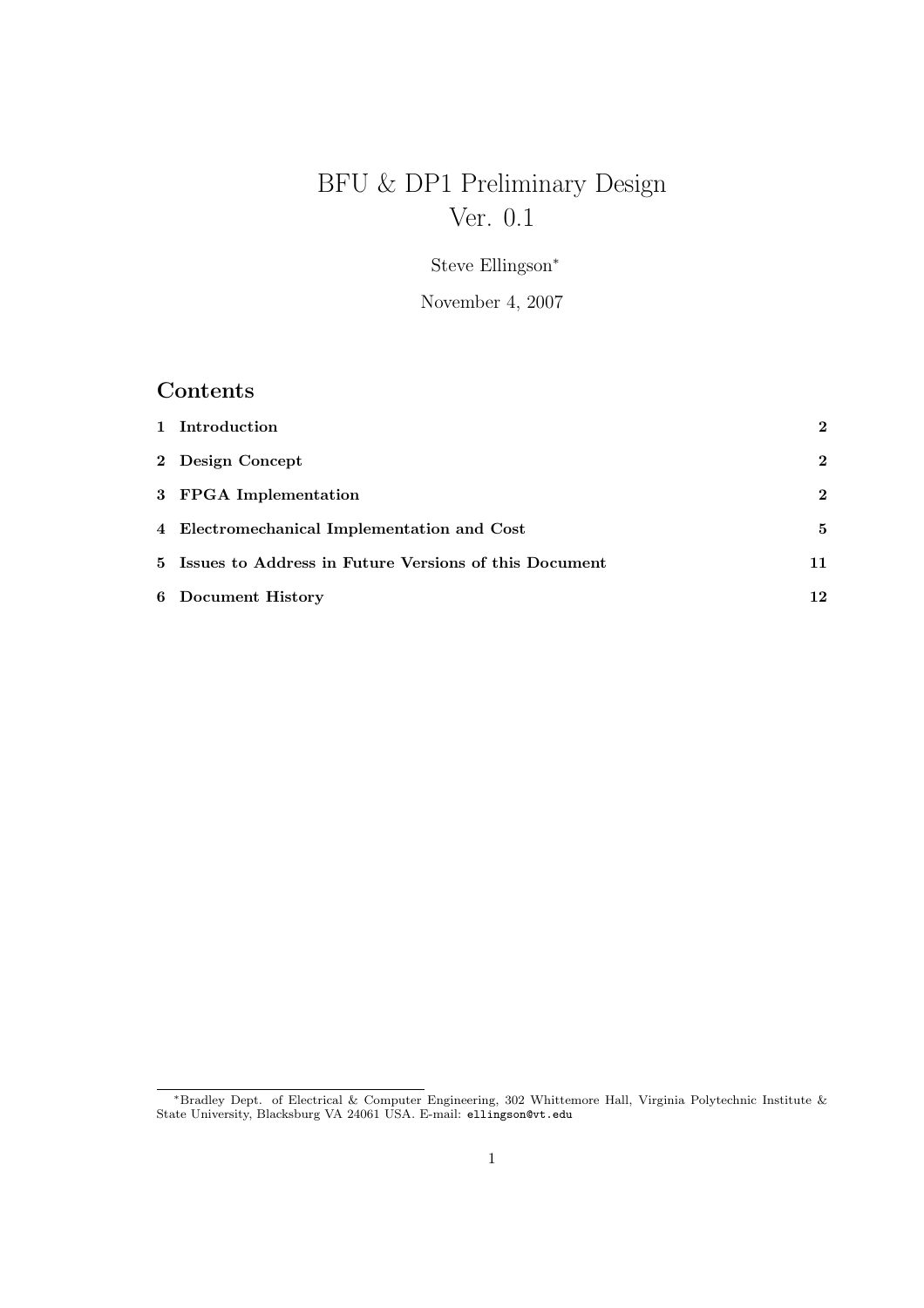#### 1 Introduction

This document presents a preliminary design for the LWA beamforming unit (BFU) level-2 subsystem. Some aspects of how BFUs can be packaged to form the DP1 (level-1) subsystem, which also includes digitizers (DIG), are also addressed. Context for this work can be found in the System Architecture document [1], currently in Version 0.6, which defines the BFU and DP1. The BFU accepts the "full RF" (78 MHz) output from 512 DIGs; where each output represents one polarization from one stand in the station array. The DIG subsystem is described in [2] and the associated "DP1 daisy chain" 4-lane LVDS interface is described in [3]. The BFU performs "delay and sum" beamforming as described in [4]. After delay but before summing, each signal is converted from raw linear polarization to calibrated circular polarization, as described in [5].

The DP1 design shown here, containing all necessary DIGs and 3 complete BFUs, appears to be implementable in the volume of a single standard 19-in rack. It is shown that a single BFU can be implemented using 128 \$50 FPGAs. The total cost of a single BFU is estimated to be in the range \$20,000–\$33,000.

#### 2 Design Concept

In this section the proposed signal flow for the BFU is described. We begin with delay and polarization processing. Figure 1 shows a "Delay and Polarization Module" (DPM), which accepts the signals associated with both raw linear polarizations from a single stand, delays them for beamforming (per [4]), and converts them to calibrated circular polarizations (per [5]). Signals at the input and output to this module are formatted as  $12$ -bit " $T' + 12$ -bit " $Q''$  at 98 MSPS. Each delay FIR is 41 taps with 8-bit real coefficients, which achieves  $1.4^{\circ}$  maximum phase error over sky frequencies 10–88 MHz as demonstrated in [4]. The preceding FIFO implements a variable delay in the range 0 to 34 samples, again per [4].

Polarization conversion is implemented as a single  $2 \times 2$  matrix multiply with 8-bit + 8-bit complex coefficients. As explained in [5], this allows perfect (to the limits of coefficient quantization) circular polarization at one frequency, assuming the proper coefficients are known. It is currently unknown whether this is sufficient to achieve acceptable polarization over the entire bandwidth of interest. If greater control over polarization frequency response is required, additional degrees of freedom are available by manipulating the delay FIR coefficients, or the polarization conversion can be expanded into a FIR filter architecture as described in [5]. In the latter case, additional resources could be obtained if needed in a tradeoff by shortening the delay FIRs.

A single FPGA processes two stands simultaneously, as shown in Figure 2. Input signals are resynchronized, echoed transparently to outputs in order to continue the DP1 daisy chain [1], and then deformatted for input to a DPM. Separately, the FPGA accepts a "partial beam" signal in dual circular polarizations, to which the DPM outputs are added. The sum is reformatted and output, becoming the partial beam input for the next FPGA in line. The partial beam inputs and outputs use the DP1 daisy chain format/protocol.

In this scheme, 128 FPGAs are required. They are essentially daisy-chained in serial fashion, with the partial beam result from the last FPGA in the chain being the desired beam, which is sent to the DP2 level-1 subsystem.

### 3 FPGA Implementation

To confirm the efficacy of the scheme proposed in the previous section, a candidate FPGA was selected and firmware was developed for it. The selected FPGA is the Altera EP3C25, which is one of the "Cyclone III" family of devices [6]. The characteristics of the specific part selected are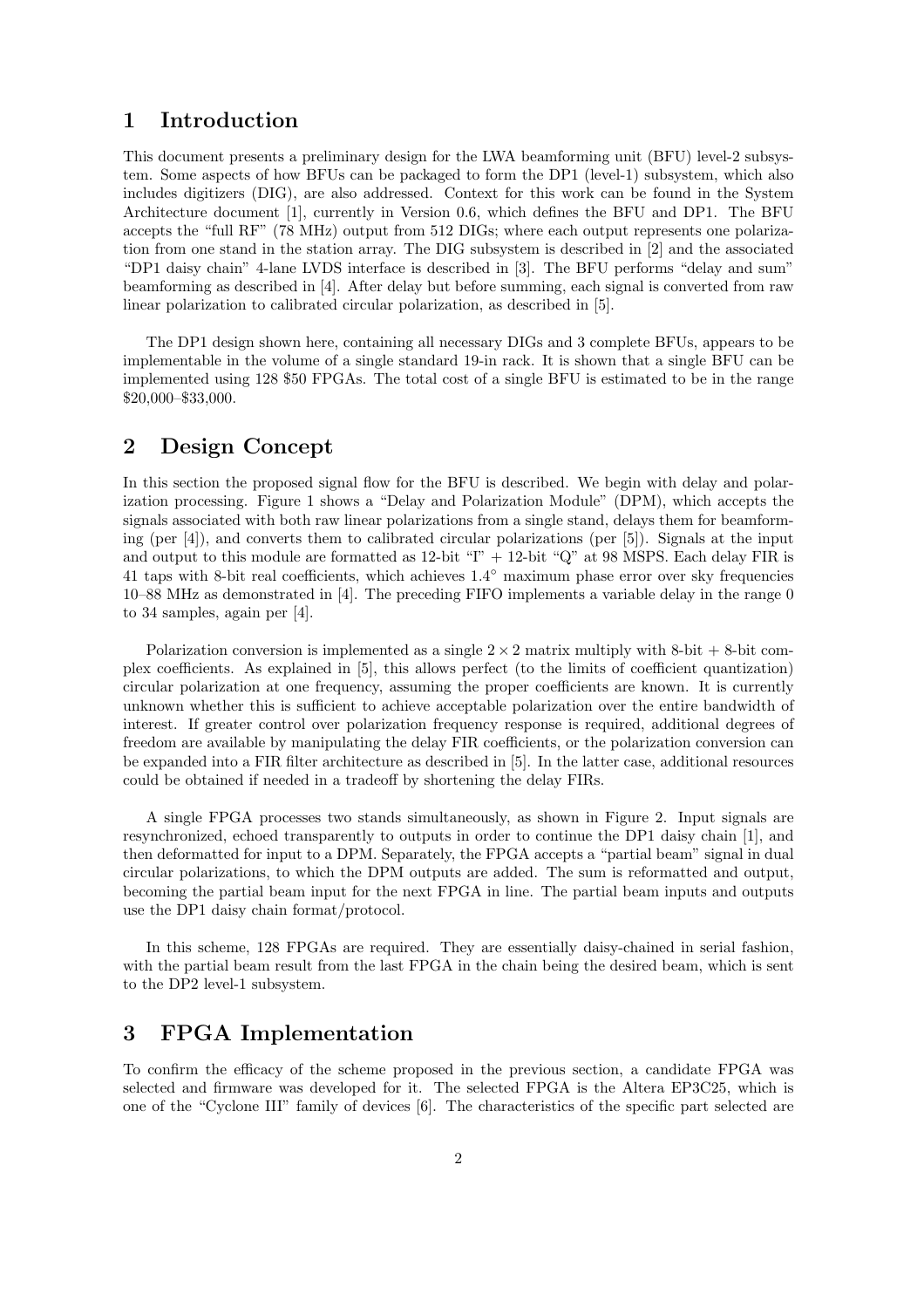

Figure 1: Delay and Polarization Module (DPM). The clock rate is 98 MSPS (equal to the sample rate.) In the scheme described in this document, the FIFOs are all of length 34 samples and the FIR filters are each 41 taps with 8-bit real coefficients. "LCP" and "RCP" refer to left and right circular polarization, respectively.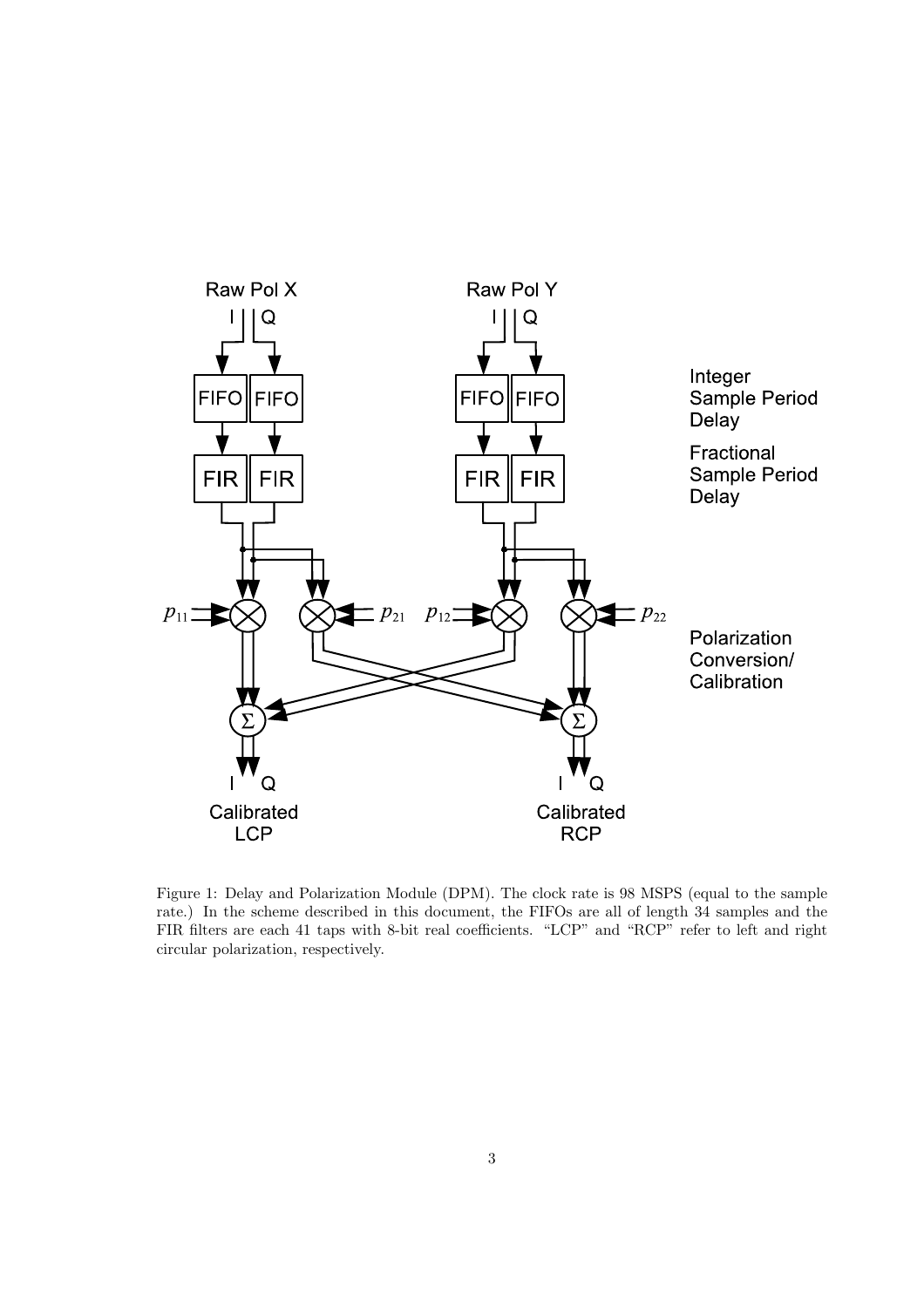

Figure 2: Signal Flow for a single FPGA. The DPMs are elaborated in Figure 1. "DP1 DC" refers to the DP1 daisy chain.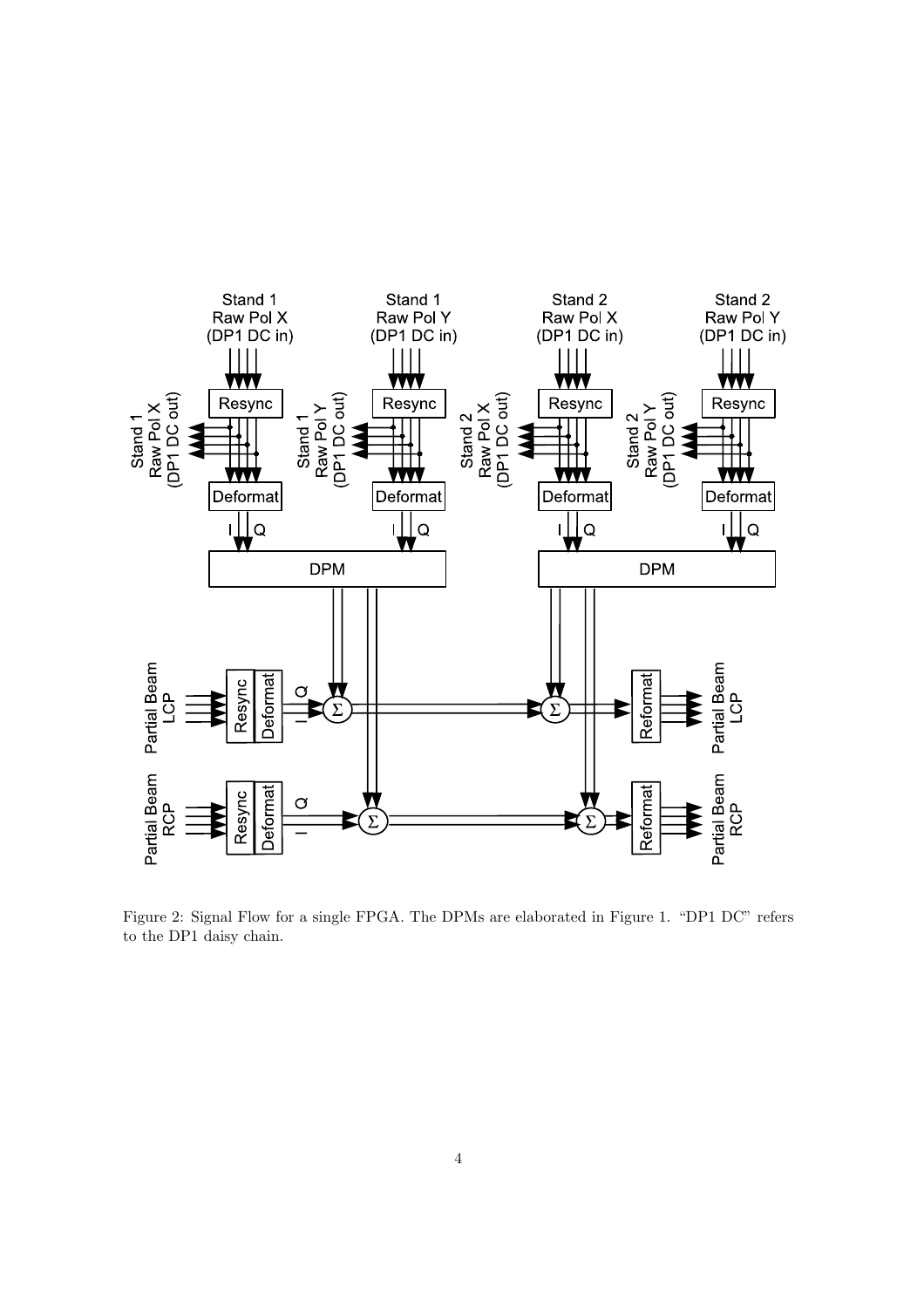| Vendor                | Altera                                    |  |  |
|-----------------------|-------------------------------------------|--|--|
| Part Number           | EP3C25F324C8                              |  |  |
|                       | Short form: "EP3C25"                      |  |  |
| Device Family         | Cyclone III                               |  |  |
| Logic Elements        | 24,624                                    |  |  |
| Memory                | 594 Kb                                    |  |  |
| Multipliers           | 66, each $18 \times 18$ bit               |  |  |
| <b>PLLs</b>           | 4                                         |  |  |
| User $I/O$ Pins       | 216                                       |  |  |
| Differential Channels | 71                                        |  |  |
| Package               | 324-pin FBGA                              |  |  |
| Price                 | US\$49.30, quantity= $1$ ,                |  |  |
|                       | via Altera on-line store (www.altera.com) |  |  |

Table 1: Characteristics of the FPGA selected for the preliminary implementation.

summarized in Table 1. Note that this part provides 71 LVDS channels whereas only 48 are required for signal paths (see Figure 2); this leaves ample channels available for clocks and other high-speed signals.

Firmware was developed in Verilog HDL using Altera's Quartus II software, Ver. 7.2. Differences from the scheme shown in Figure 2, implemented in order to reduce design time, are as follows:

- "Resync," "deformat," and "reformat" blocks were not implemented and LVDS pins were not utilized. Instead, all inputs and outputs were routed directly and automatically to available (single-ended) pins, which are available in sufficient quantity. This is not expected to impact conclusions here since ample LVDS channels are available and the logic required to implement the omitted functions is quite lean.
- The DPM delay FIFOs were not implemented. As the capacity of each FIFO is on the order of 34 samples  $\times$  24 bits/sample = just 816 bits, and the associated logic is relatively lean, this is not expected to affect the conclusions.

A summary of the completed design flow is shown in Figure 3. Note that the design consumes 82% of the logic elements on the part, allowing some flexibility in adding additional features. This design achieves timing closure for input clock rates up to 157 MHz; thus the desired 98 MHz is a comfortable fit.

### 4 Electromechanical Implementation and Cost

In this preliminary design, each FPGA handles two stands; thus, 128 FPGAs are required. At approximately \$50 each in small quantities, 128 FPGAs costs \$6400. The size of the EP3C25F324C8 FPGA is slightly less than 20 mm  $\times$  20 mm = 400 mm<sup>2</sup>. It is a ball grid array package, and thus there is no additional footprint to account for pin connections. The actual board space required depends greatly on the type of connectors used to implement the DP1 daisy chain. For the moment, let us assume the connectors fit within a 20 mm  $\times$  20 mm footprint.<sup>1</sup> Then we can imagine arranging connectors as shown in Figure 4. In this scheme, the required board area is approximately 9 times the FPGA footprint, or 3600 mm<sup>2</sup> per FPGA.

<sup>&</sup>lt;sup>1</sup>For reference, an RJ-45 ethernet connector includes 8 conductors and requires about 20 mm  $\times$  15 mm; increased density can certainly be achieved.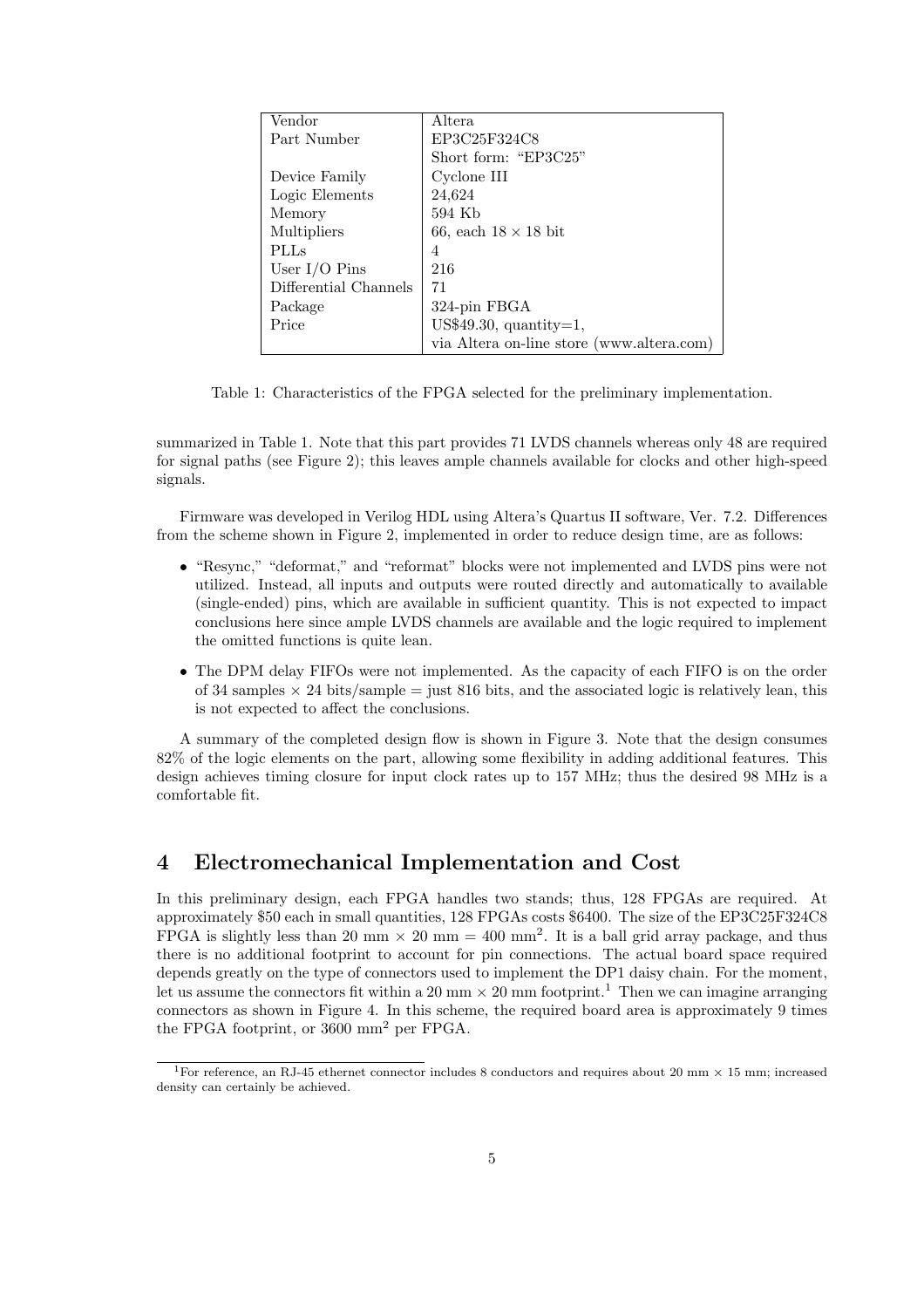| <u>Flow Summary</u> |  |  |
|---------------------|--|--|
|                     |  |  |

| <b>Flow Status</b>                 | Successful - Sat Nov 03 14:40:16 2007    |
|------------------------------------|------------------------------------------|
| Quartus II Version                 | 7.2 Build 151 09/26/2007 SJ Full Version |
| <b>Revision Name</b>               | bfu                                      |
| Top-level Entity Name              | bfu                                      |
| Family                             | Cyclone III                              |
| Device                             | EP3C25F324C8                             |
| <b>Timing Models</b>               | Preliminary.                             |
| Met timing requirements            | Yes                                      |
| Total logic elements               | 20,240 / 24,624 [ 82 % ]                 |
| Total combinational functions      | 15,943 / 24,624 (65 %)                   |
| Dedicated logic registers          | 19,820 / 24,624 (80 %)                   |
| Total registers                    | 19820                                    |
| Total pins                         | 193/216 (89 %)                           |
| Total virtual pins                 | 0                                        |
| Total memory bits                  | 240 / 608,256 [ < 1 %]                   |
| Embedded Multiplier 9-bit elements | 48 / 132 (36 %)                          |
| Total PLLs                         | 0/410%                                   |
|                                    |                                          |

Figure 3: Summary of the design/synthesis flow summary (screenshot from the design software).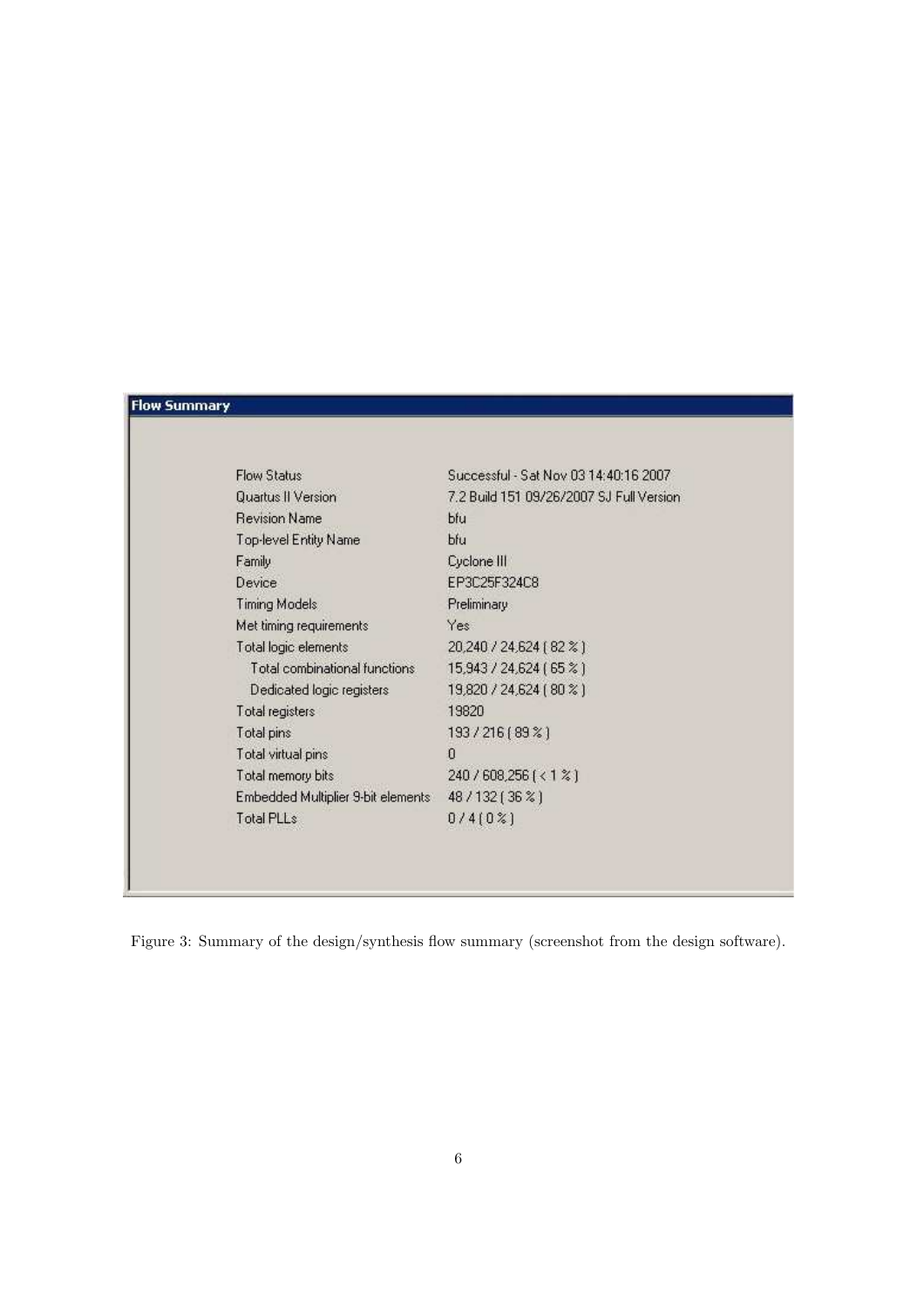

Figure 4: Possible arrangement of FPGAs and connectors. This is a zoomed-in diagram showing the region around one FPGA; the pattern would be repeated over the board as shown in Figure 5. The partial beam signals are traces within the circuit board, directly connecting adjacent FPGAs. Approximately to scale.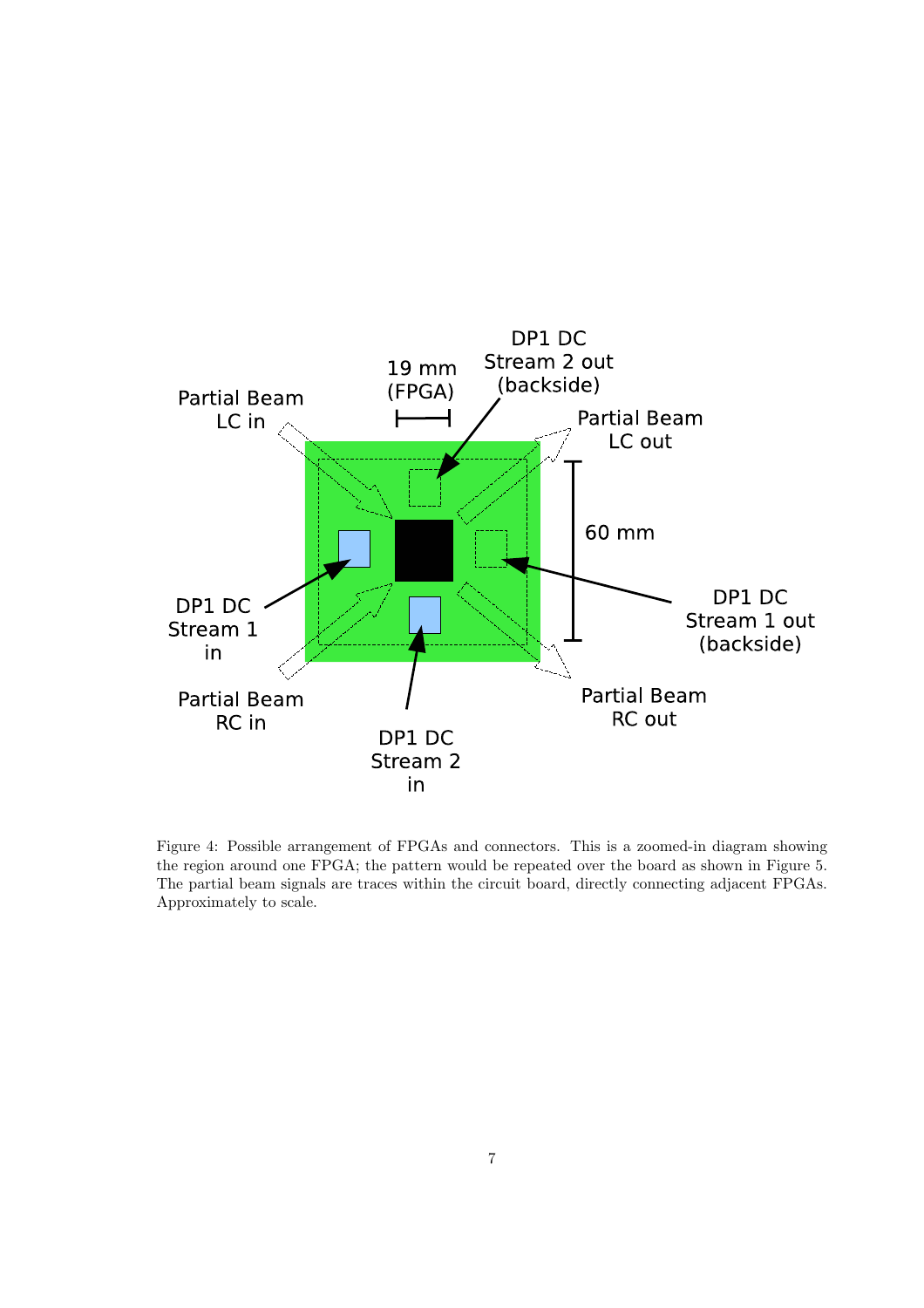A board containing 32 FPGAs arranged in this manner therefore requires about  $115,200$  mm<sup>2</sup>, which corresponds to a square board about 34 cm on a side. Implementing all 128 FPGAs on a single board does not seem reasonable; thus we tentatively take 32 FPGAs/board as a design choice. A possible geometry for such a board is shown in Figure 5. Such a board would fit easily in a standard 19-in rack, which offers about 40 cm usable width, even after allowing additional space for power, control logic, mounting and test points, and so on. It may turn out to be economical to further divide the 40 cm  $\times$  40 cm boards into 2 40 cm  $\times$  20 cm boards or 4 20 cm  $\times$  20 cm boards; in this case, edge connectors could be used to mate the boards into the desired 40 cm  $\times$  40 cm 64-stand board shown in Figure 5.

A BFU requires 4 such boards. The only signal connection between the four boards is the "partial beam" signal in two polarizations, which together requires 2 groups of 4 LVDS lanes following the DP1 daisy chain format. Thus, each board is connected to one other board using 8 LVDS lanes. Each such connection can be implemented as a compact cable assembly or ribbon cable consisting of 16 conductors.

The DP1 daisy chain can be implemented without cables by stacking boards and arranging for direct (cable-free) connections between boards. Physically, then, BFUs and other DP1 level-2 subsystems would be interleaved as shown in Figure 6. Note that this scheme requires two very similar but subtly different designs for the boards of the odd-numbered vs. even-numbered BFUs, since the output connectors of the former must connect to the input connectors of the latter.

It is assumed here that 128 channels of DIG subsystems in this scheme can be implemented in the same form factor as the 32-FPGA (64-stand) BFU board. However, following the DIG implementation scheme described in [2] it may not be possible to fit 128 digitizer channels onto a single  $40 \text{ cm} \times 40 \text{ cm}$  board. Thus, each 128-channel DIG "array" might itself require multiple boards. Alternatively, the DIG boards shown in Figure 6 might be implemented simply as an interface between the BFU boards and digitizers located elsewhere.

Neglecting DIGs for the moment, a DP1 subsystem consisting of 3 BFUs would require 12 boards of about 40 cm  $\times$  40 cm. Assuming all boards are arranged in a single stack with 20 mm spacing, the height of the stack is 24 cm. Assuming a height of 40 cm should leave ample space for DIGs and additional hardware required to complete the DP1 chassis. Thus, it appears feasible to implement the DP1 in the space provided by 40 cm (roughly 11U) of vertical space in a standard 19-in rack. Being very conservative to account for mechanical design challenges including thermal control, an entire rack should be set aside for DP1 until more details are worked out.

An alternative method for arranging the boards shown in Figure 6 is to have each stack of four boards, with a DIG board on top, mounted such that the DIG board faces out, forming the front panel of the rack. The remaining three stacks are similarly mounted, forming a front panel roughly 160 cm high by 40 cm wide. The DIG boards then become their own jack panel; analog cables from the ARXs connect directly to DIG boards.

A rough guess at the cost of a single BFU is determined as follows: The cost of the FPGAs is \$6400, as mentioned above. A rough guess at the cost of connectors for the daily chain is \$10–\$20 each, and since there are 4 per FPGA this is \$5120–\$10,240. A rough guess at the cost of each circuit board, including auxiliary components and assembly, is \$2000-\$4000 each in small quantities. Taken together, this is \$19,520-\$32,640 for a single BFU.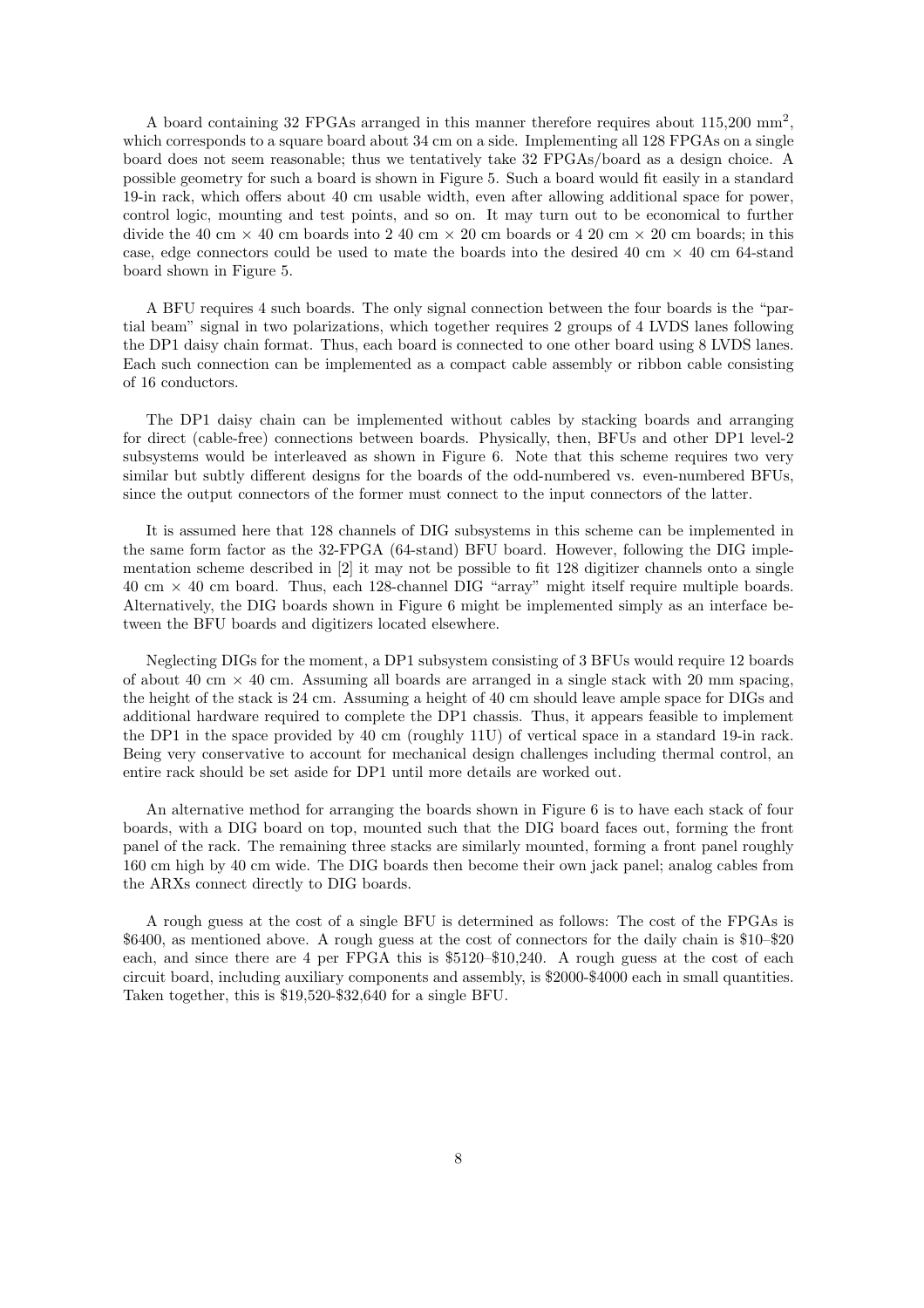

Figure 5: Possible arrangement of FPGAs and connectors to make a board. Approximately to scale. A BFU would consist of 4 such boards.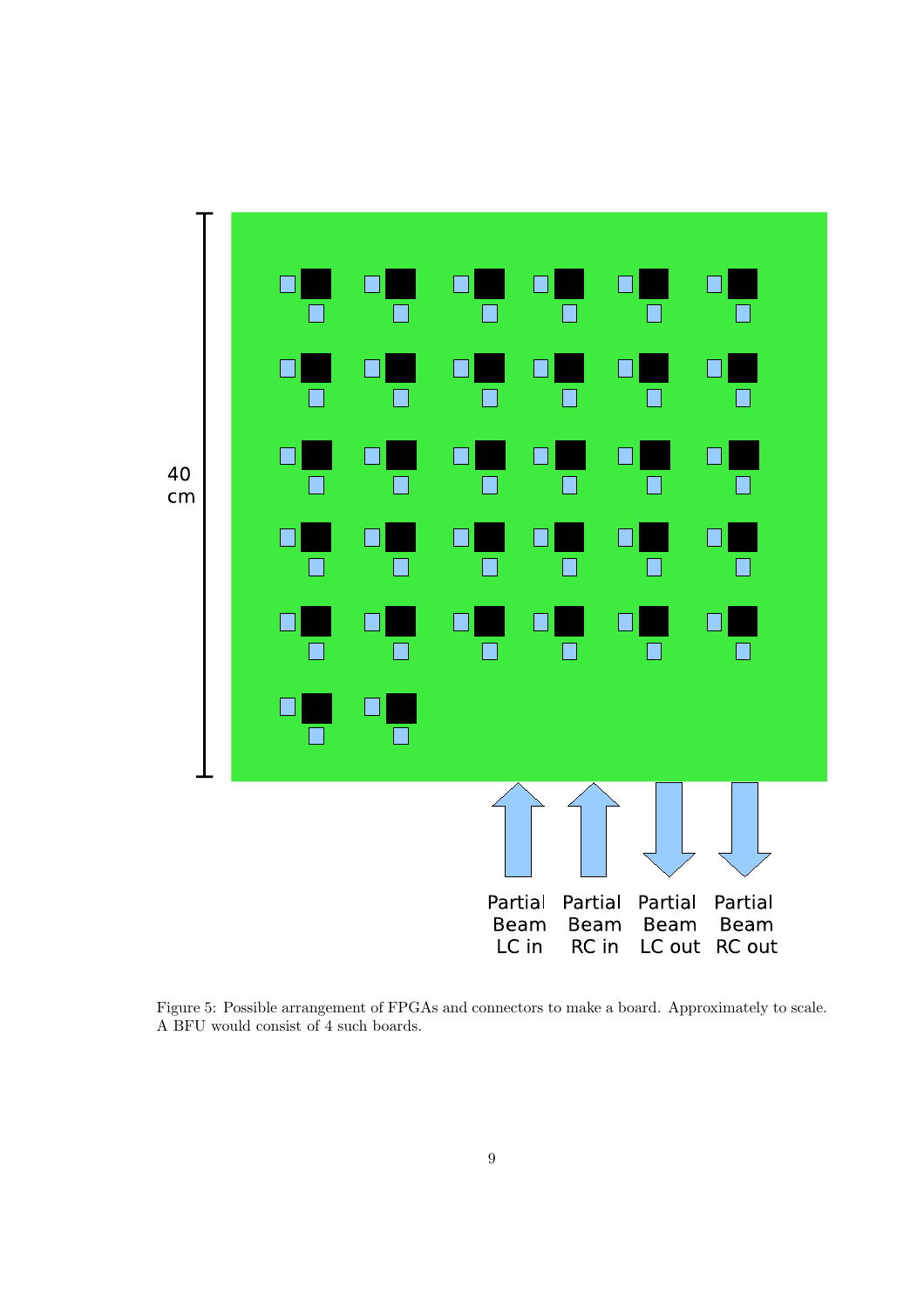

Figure 6: Possible arrangement of boards (as conceived in Figure 5) to form a DP1 subsystem consisting of 3 complete BFUs. "Partial beam" path shown for one BFU (BFU 1) only. See text for an alternative arrangement of the four 64-stand board-stacks.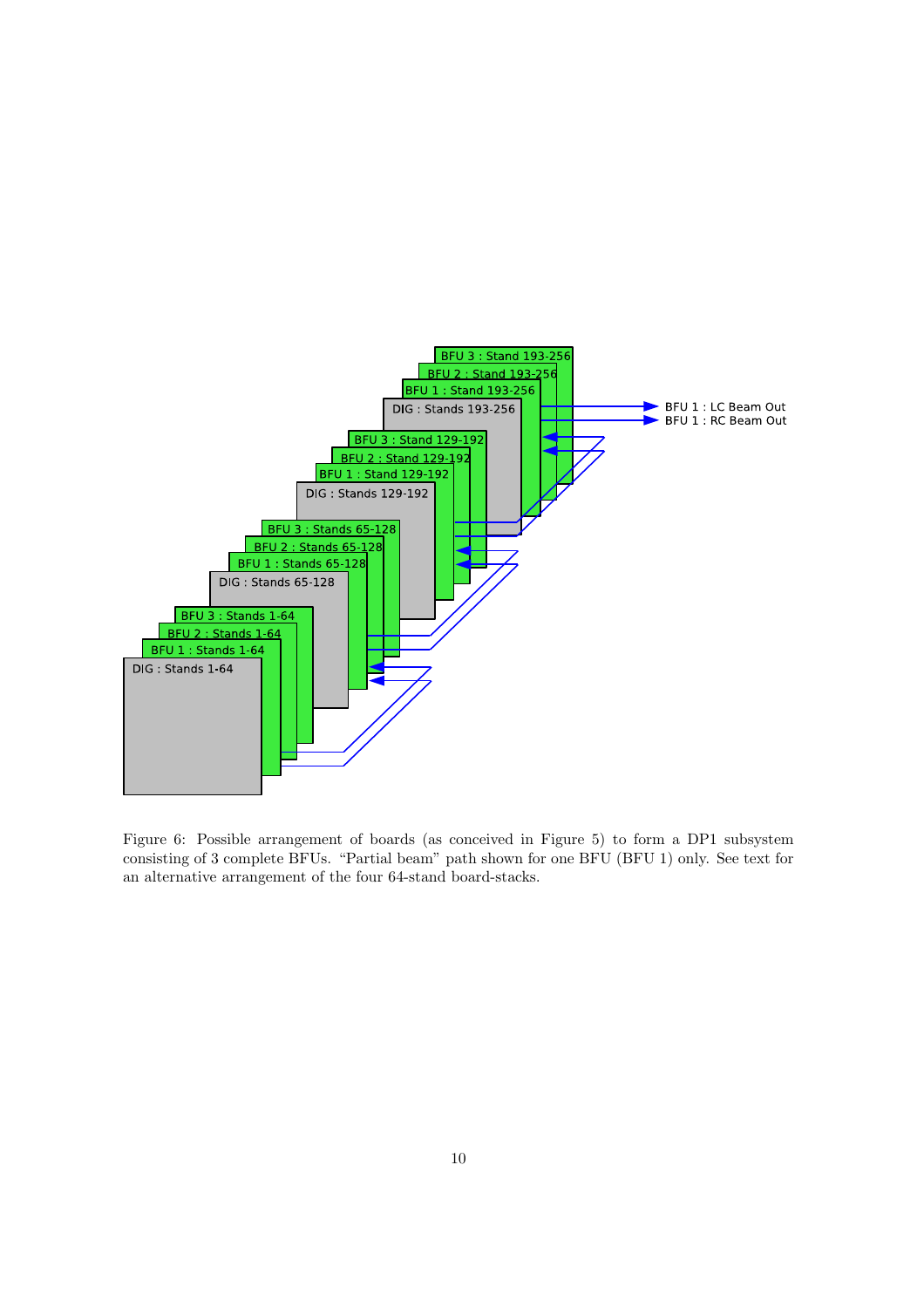## 5 Issues to Address in Future Versions of this Document

- 1. The requirements for frequency-dependent polarization conversion/calibration need to be worked out and accounted for here.
- 2. Candidate connectors for implementing the DP1 daisy chain should be identified.
- 3. Implementation of the DIG will impact electromechanical issues for the BFU, so the DIG should be worked out in the context of the electromechanical design concept presented in this document.
- 4. Repeat Cyclone III synthesis including actual polarization requirements, FIFO filter, sync/format functionality, LVDS pins, etc.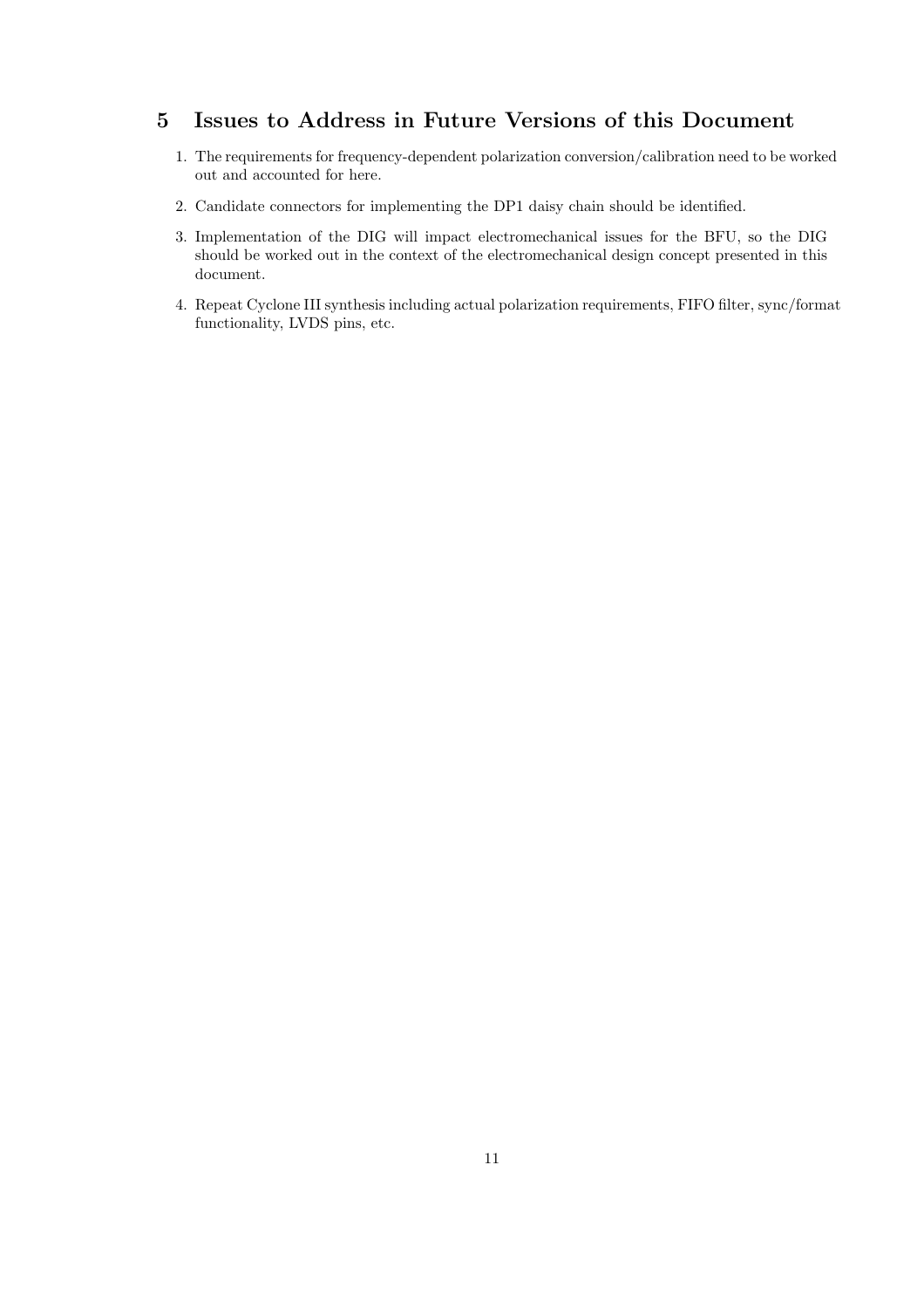# 6 Document History

 $\bullet\,$  This is Version 0.1, which is the first version released.